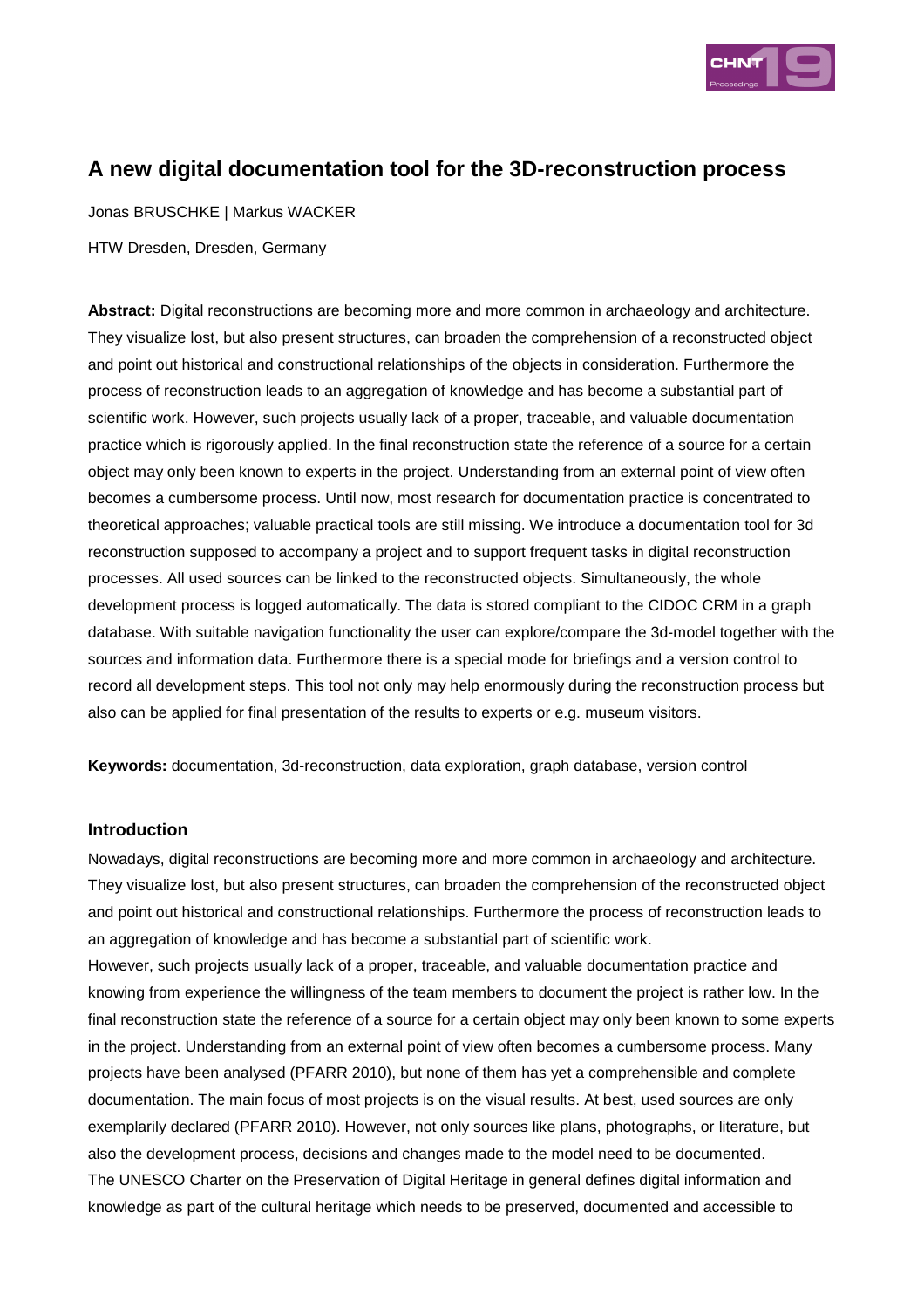public. The London Charter in particular declares principles for documentation of digital reconstructions and visualisations of cultural heritage. Both charters should animate to invest more energy into documentation, however they do not define any instructions how to achieve that.

As a start, a theoretical approach has been researched and applied for the digital reconstruction of the burial site of Zhaoling, Province Saanxi, China (PFARR 2010). However, valuable practical tools are still missing.

## **The documentation tool**

Digital reconstruction and visualisation projects are usually an interdisciplinary cooperation between many specialists such as archaeologists, historians, and computer scientists at different locations. Without any doubt, communication between these participants is very important for the success of the project. However, they do not have the time to meet frequently and email correspondence is hard to comprehend or often a very cumbersome process. Thus, our tool has been designed on the basis of a web application using WebGL for displaying the 3d content.

Analysing diverse reconstruction and visualisation projects conclude that many procedures and work practices regarding the organisation and project management, modelling, and communication are similar or the same (MÜNSTER 2014). To this end, our documentation tool is supposed to accompany such a project and to support those frequent tasks in a helpful manner such that at the end, documentation and knowledge representation may become a natural part in the reconstruction process because the use is easy and the potential of the outcome convinces.

Though, the tool is still in early development. Only some of the following features have been implemented yet, others are still just ideas. Hence, the tool is not available for use or even testing purposes yet and lacks of a proper and recognizable name.

### **Project management**

Usually, a project starts with its planning and organisation. First, it needs to be put in position and the project goals and a time schedule with milestones and deadlines (often from a project proposal) should be defined. The participants need to be assigned to their different roles (mainly the modeller and the historian). Open tasks and issues should be administrated. Still standards are lacking to formalize and ease this process.

### **Data acquisition**

Before the modelling process can start, the primary task of some part of the team members, often the role of historians, is to collect and evaluate all sorts of sources. At least the most relevant sources, e.g. plans and photographs, should be inserted, such that the modellers can start their work. The sources should be supplied with metadata like the author and the year of creation. Maybe, some documents need to be prepared for the prospective modelling process, e.g. rectifying plans. Further sources can be inserted subsequently, e.g. literature or references to similar buildings from the same epoch.

The data internally is stored compliant to the CIDOC CRM, but on the interface the user will not see very much of any entity classes or properties. If the user is not familiar with this ontology, especially those entities with an abstract nature can lead to confusion: e.g. to draw a connection between an actor and a document,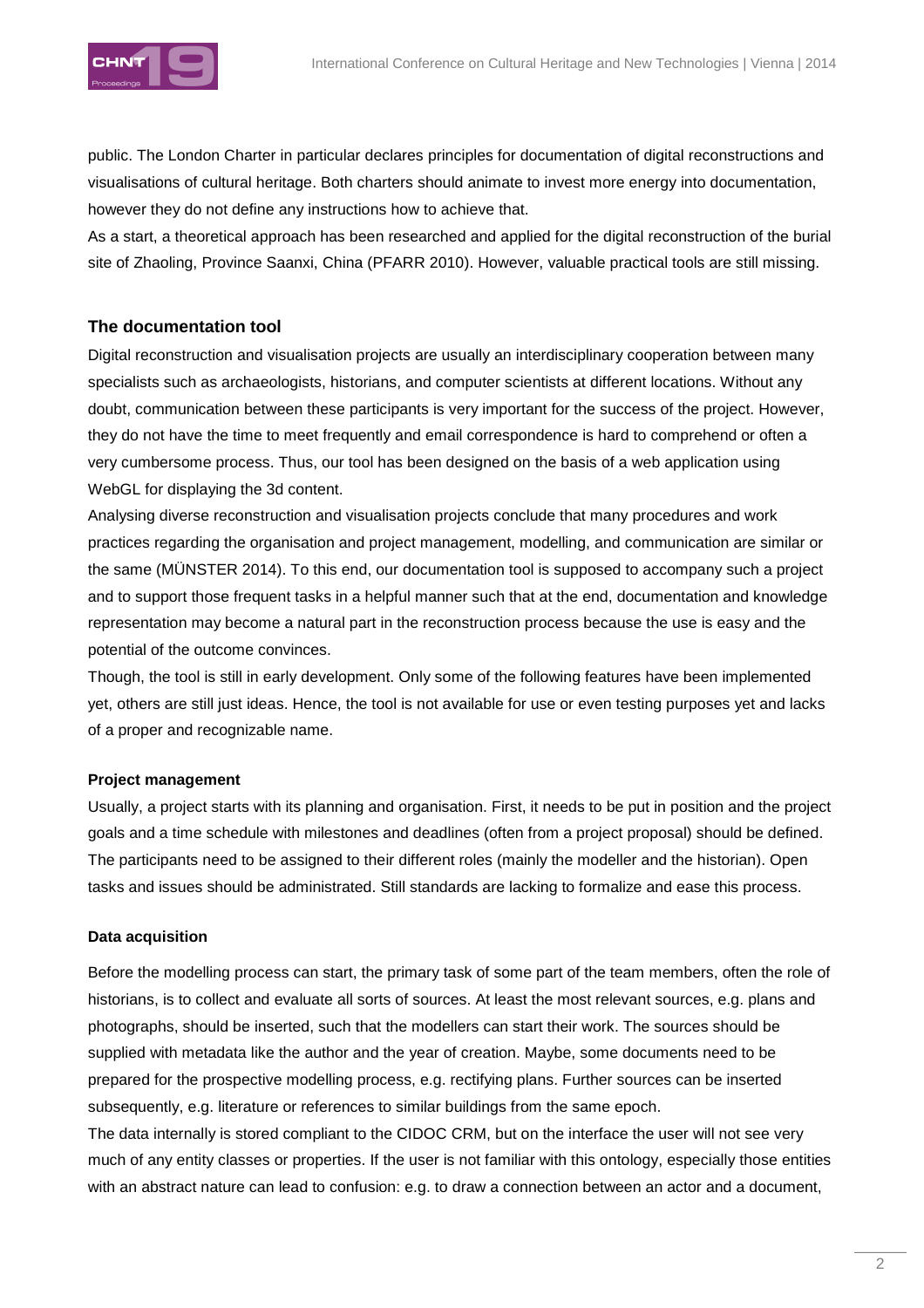

the user would usually say that the actor created the document. But instead the CIDOC CRM defines a detour via the creation event. Those CIDOC conform connections are automatically created by the tool and the user is not bothered with confusing details.

#### **Navigation / Exploration / Editing**

One intention of our tools is to let the user work with as less text as possible. Visual presentations are more helpful in some context especially in the field of 3d reconstruction. Once the first objects are uploaded, the 3d view forms the central part of the tool. The user is able to navigate within the 3d content and gain information about selected objects. The model can be sliced and merged together with documents like plans (Fig. 1). Photographs can be positioned matching the view at the model. Moreover, the objects can be supplied with metadata, e.g. creation/destruction date or epoch. Consequently, a time slider or a colour gradient makes this information (e.g. the building history) data available and visible via an automatically generated time slider.



Fig. 1 – Comparing model and document for evaluation looking inside the Church of St. John, Muristan, Jerusalem (Copyright: Jonas Bruschke)

Finally, objects can be marked as hypothesis. E.g. if documents do not exist or are not available any more, the historians might want to visualise not only the remaining ruins which are still visible today, but a strong goal is the research of assumptions of how it could have been. Another aspect is also often neglected: uncertainty. Some sources may not be reliable due to the fact that the author put down his drawings only from memory or similar. So there needs to be the ability to assign a level of certainty to sources or objects.

#### **Model hierarchy**

Some sources refer to greater complexes or buildings whereas other sources refer to details. A detail may be only one object, but buildings often consist of multiple objects and greater complexes consist of multiple buildings. Hence, in our tool the user has the possibility to structure the model in a hierarchical way. By this way, the objects inherit any sources from their parents. In such a way, information about the source of some complex needs to be applied only to an upper level instance which is inherited to all the instances below. In addition, it is possible to select the different hierarchy levels in the 3d view (Fig. 2).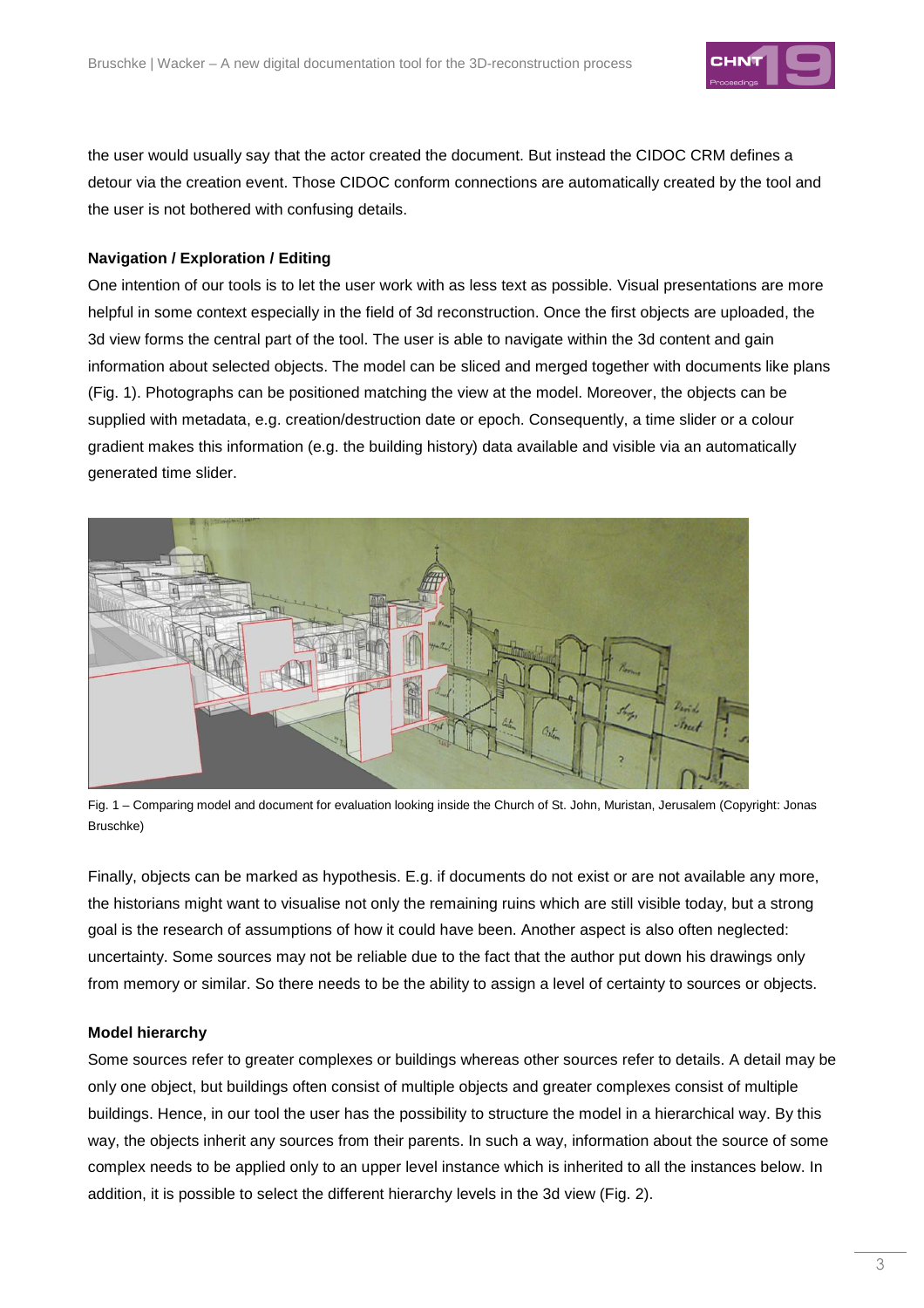



Fig. 2 – Selecting different hierarchy levels of the model of the Muristan, Jerusalem (Copyright: Jonas Bruschke)

### **Version Control**

We strictly separate our tool from the actual modelling process which takes place in the preferred professional modelling tools of the user. If a publishable state is reached, the modeller exports the model to an interchange file format for 3d data (e.g. OBJ, COLLADA) and uploads it to our tool. The tool checks if the respective objects already exist or if there have been made any changes. The modeller needs to draw connections to used sources and report the changes possibly with respect to open issues which he now solved or decisions made by the historians. The historian in turn needs to verify the new uploaded objects and report any issues.

In the background of the system, all versions of an object are stored, such that earlier versions and hence the reconstruction history are still accessible. A specific time slider enables to view and comprehend also the development of the model such that the finding process for the present state of the model can be retraced.

#### **Briefings**

Not all issues can be resolved by leaving comments or reporting issues. Furthermore, some documents needs to be interpreted, especially when those documents differ from each other. Also, those interpretations might differ from person to person. Hence, meetings are a very important phase in the finding process. Here the interface between different groups is directly open and the different groups interact very intensively. As the communication is verbal, a minute taker should log any relevant comments and statements. Otherwise it is possible to leave comments and decisions directly on the objects or documents. Sketches are helpful for the understanding of a problem. They can be drawn directly on (cuts of) the model or plans which will be available for the following modelling process. For this purpose an interactive pen display or digital drawing tablet is advantageous.

#### **Data storage and processing**

At the end of a project it will be possible to export the data (especially the semantic data) for further processing or archiving. To ensure somebody else can deal with it, the data is stored compliant to CIDOC CRM (as far as the data is actual cultural heritage information). Hence, there are lots of single datasets and lots of semantic relationships in between. Those data needs to be stored in an appropriate way to enable queries with good performance.

### **Relational databases**

Relational databases are the most common type of database and have been in use since four decades now. As all the data is stored in tables, no direct connection between datasets in different tables exists. Relationships are stored in so called JOIN tables as a set of two IDs. However, those relationships are not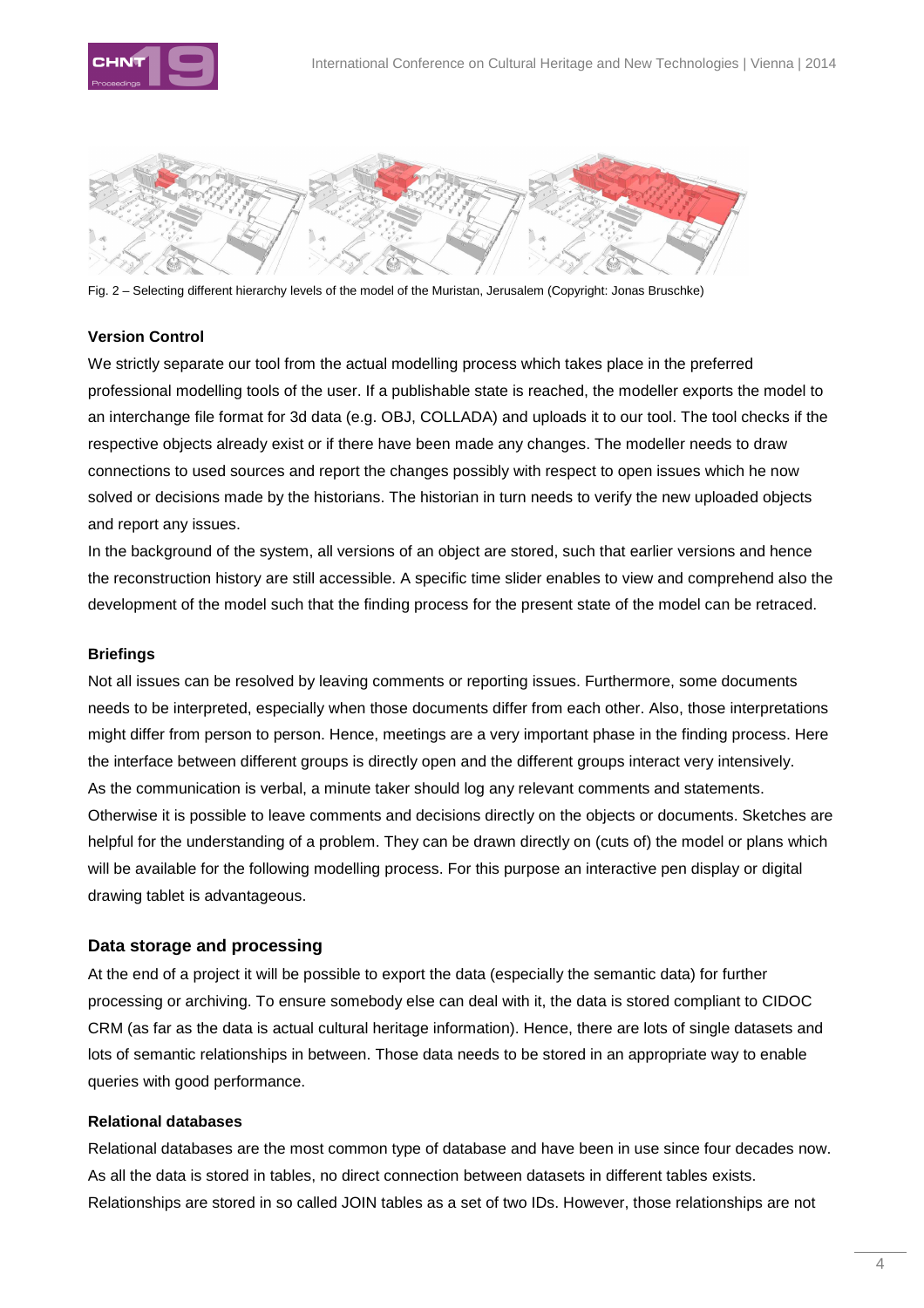

available on request. The IDs of the datasets need to be compared and matched at runtime. A JOIN creates a Cartesian product of all potential combinations of rows, and then filters out those that are matching the WHERE clause. To gain the interested datasets all relevant tables are processed but in average 99 % of the datasets are discarded (PARTNER et al. 2013; ROBINSON et al. 2013). Additionally, more data content in those tables will result in more intensive load for processor and memory. Dealing with cultural heritage data and the CIDOC CRM often implicates highly connected data. Usually, the queries are compositions of several relationships, so there would be lots of JOIN clauses within one query. Handling with several thousands of datasets may then result in a severe performance decrease.

#### **Graph databases**

Graph databases are just one representative of NoSQL-databases (Not only SQL) and are especially suited for highly connected data. They consist of nodes and relationships, where the relationships are directed and properties can be stored on each node and relationship (ROBINSON et al. 2013) (Fig. 3). An ontology respectively the CIDOC CRM is basically a graph and so the CRM matches exactly the structure of a graph database. The logical conclusion is to use such a graph database for storing and querying cultural heritage data based on the CIDOC CRM.



Fig. 3 – Basic graph database scheme (Copyright: Jonas Bruschke)

In contrast to relational databases graph databases do not have the above mentioned JOIN performance issue as the relationships are stored directly within the database. The query starts from a node and then navigates along the relationships to the next nodes (i.e. traversing a graph). Only local operations on each node have to be performed regardless of the total count of nodes and relationships (PARTNER et al. 2013). Further benefits are the new types of queries. To comprehend the relation of two nodes, the shortest path between these nodes can be determined. Other queries are sub-tree matching or breadth-first search. In relational databases such queries are rather difficult as the table names have to be explicitly declared and there are no recursive JOIN statements.

#### **Case studies**

Digital reconstruction projects differ in many aspects. To ensure the tool can be applied to a range of projects the development is realized on the basis of three diverse projects. The first project is an example of lost structures. Just south of the Church of the Holy Sepulchre in Jerusalem is the area of the Muristan, a hospice for pilgrims at the time of the crusades being also the birth place of the Order of the Knights of St. John. Most of the plan material is delivered by Conrad Schick, a German missionary and architect, who has documented the site during the excavation in the late  $19<sup>th</sup>$  century. Today the site is overbuilt with modern